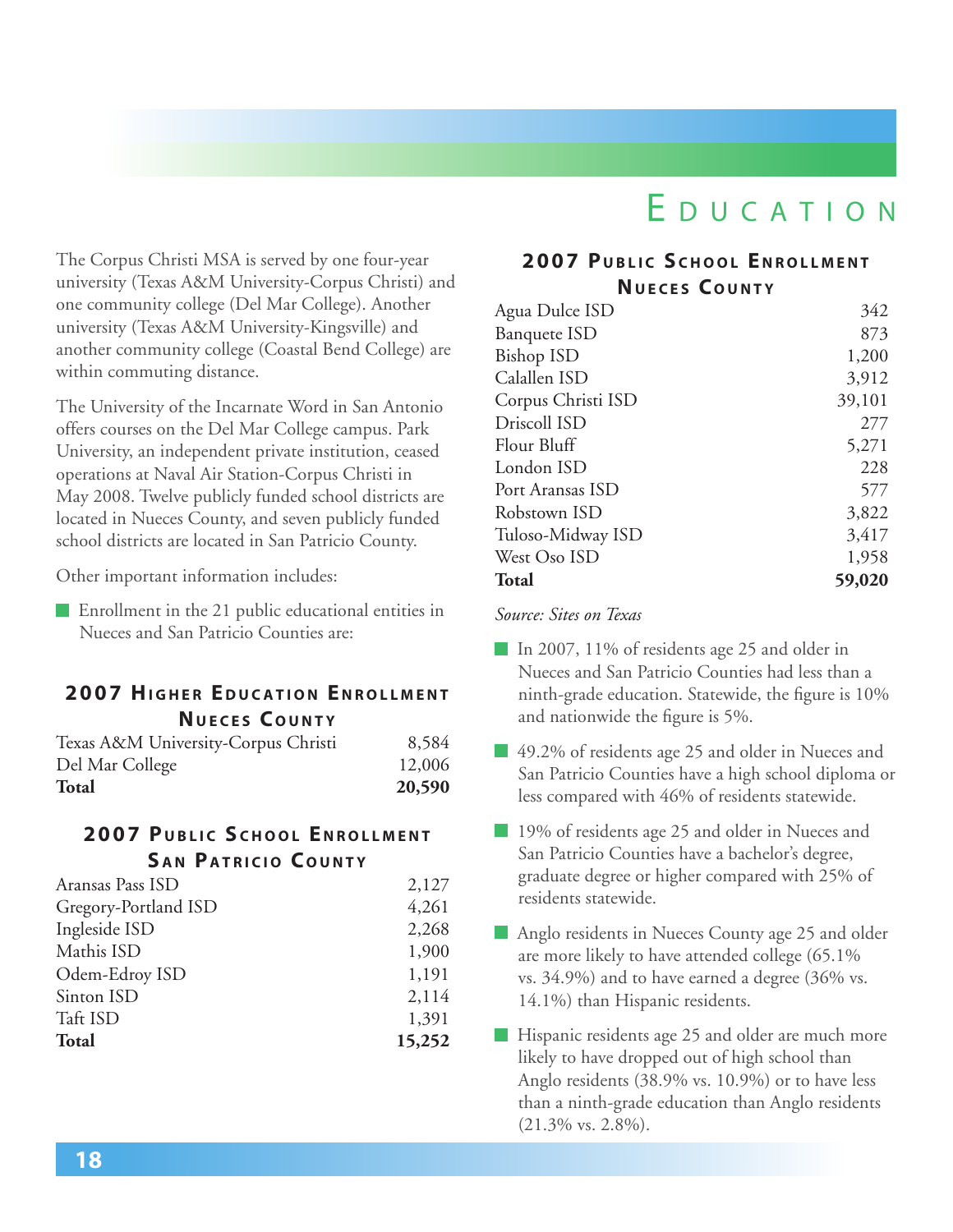# E d u c a <sup>t</sup> i o n

### **NUECES AND SAN PATRICIO COUNTIES EDUCATIONAL ATTAINMENT, 2007-2017**

| <b>Education</b>                        | 2007<br>Population | 2017<br>Population | <b>Number</b><br>Change | Percent<br>Change |
|-----------------------------------------|--------------------|--------------------|-------------------------|-------------------|
| Less than 9th Grade                     | 25,593             | 27,498             | 1,905                   | 7%                |
| 9th Grade to 12th Grade                 | 29,475             | 33,312             | 3,837                   | 13%               |
| High School Diploma                     | 64,204             | 66,642             | 2,438                   | 4%                |
| Some College                            | 62,982             | 66,403             | 3,421                   | $5\%$             |
| Associate's Degree                      | 13,405             | 13,744             | 339                     | 3%                |
| Bachelor's Degree                       | 29,869             | 31,493             | 1,625                   | 5%                |
| Graduate/Professional Degree and Higher | 16,714             | 17,757             | 1,042                   | 6%                |
| <b>Totals</b>                           | 242,242            | 256,847            | 14,606                  | 6%                |

#### *Soucre: Complete Employment – Spring 2008*

- **Overall levels of educational attainment among** residents age 25 and older in Nueces and San Patricio Counties are expected to worsen between 2007 and 2017 unless something is done to intervene.
- The largest percentage increase in educational attainment levels among residents 25 and older in Nueces and San Patricio Counties by 2017 is predicted to be among high school dropouts (13%) and those who have less than a ninth-grade education (7%).
- The percentage of Nueces and San Patricio County residents age 25 and older with a high school diploma (without a GED) or less is expected to increase slightly from 49.2% in 2007 to 49.6% in 2017. The increase in the overall population, however, means that an additional 8,180 residents in the two counties will not have earned a high school diploma or a GED.

**Earnings rise in proportion to the amount of** education a person has. The Census Bureau found in 2004 that monthly wages increased from \$2,692 for a person with a high school diploma to \$4,918 for a person with a bachelor's degree. A master's

degree translated into \$5,930 a month, a doctorate into \$8,391 a month and a professional degree into \$8,905 a month.

- A 1995 group of public seventh-grade students demonstrates the challenge Texas and the Coastal Bend face in educating residents to a level necessary to fill jobs requiring a college degree:
	- Only 60% of Coastal Bend students graduated high school compared with 61% statewide;
	- Only 47% of Coastal Bend students enrolled in higher education any time after high school graduation compared with 48% statewide and;
	- Only 16% of Coastal Bend students went on to earn a higher education degree or certification by 2003 compared with 18% statewide.
- The percentage of students who passed the Texas Assessment of Knowledge and Skills (TAKS) tests has improved in the Coastal Bend region, but has not yet reached state levels. Gaps persist between Anglo and minority students.